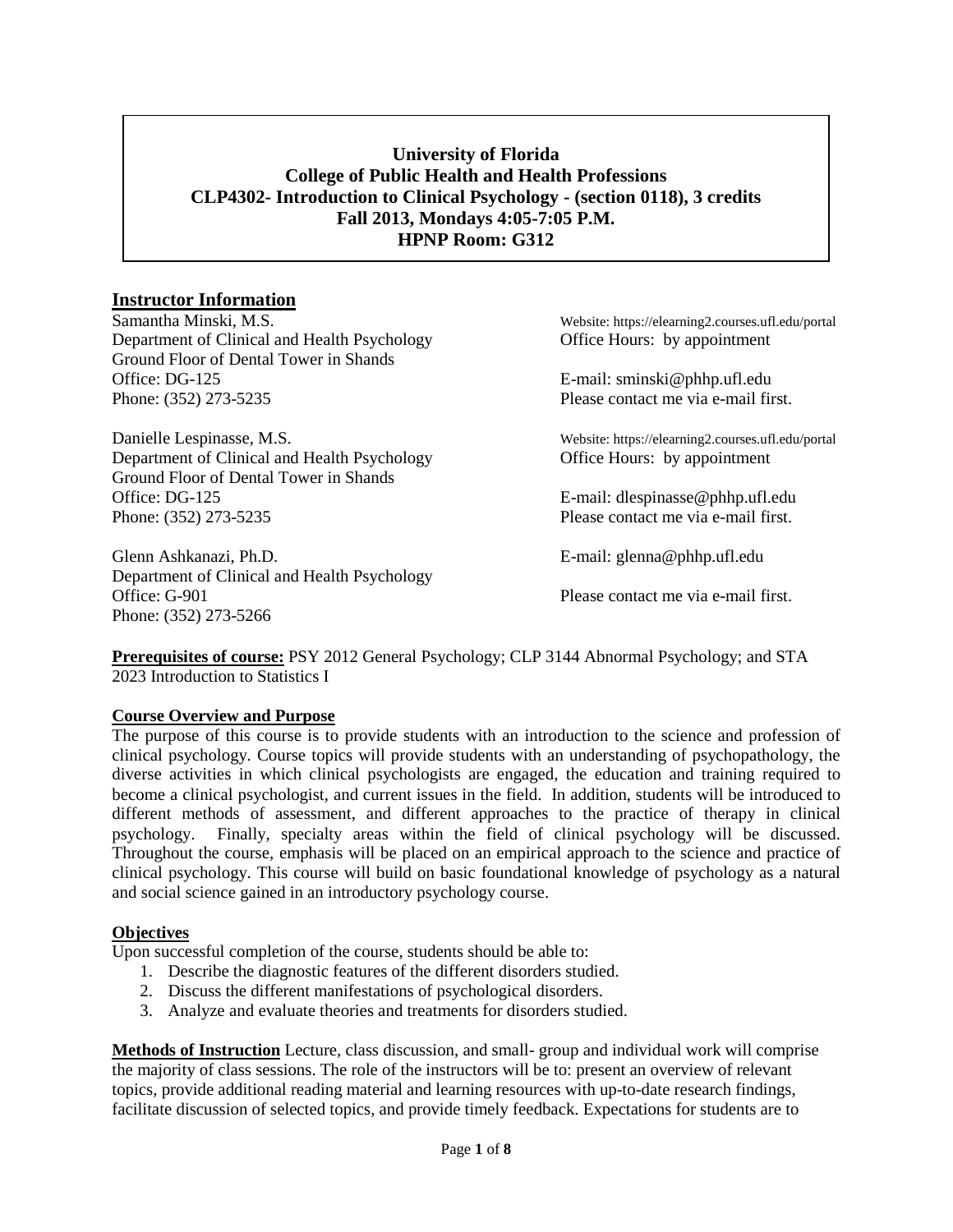attend class fully prepared, participate in class discussions, and read assigned materials prior to class in preparation for lecture.

## **Course Materials**

Required Readings will be provided in Adobe PDF format via Sakai, so there is no need to purchase textbooks for this course.

# *Required:*

- Hunsley, J., & Lee, C. M. (2006). *Introduction to Clinical Psychology* (1<sup>st</sup> ed.). Canada: John Wiley & Sons.
- Kring, A.M., Davison, G.C., Neale, J.M., & Johnson, S.L. (Eds.). (2007). Abnormal Psychology (10<sup>th</sup> ed.). Hoboken, NJ: John Wiley & Sons.

## **Sakai**

Sakai is the course management system that you will use for this course. Sakai is accessed by using your Gatorlink account name and password at [http://lss.at.ufl.edu.](http://lss.at.ufl.edu/) There are several tutorials and student help links on the Sakai login site. If you have technical questions call the UF Computer Help Desk at 352-392 HELP or send email to [helpdesk@ufl.edu.](mailto:helpdesk@ufl.edu) You are responsible for checking your account prior to each class to determine how you should prepare for the upcoming class.

## **COURSE POLICIES**

**Class attendance** is considered an integral part of the learning experience as class discussions and lectures will include valuable material covered in the examinations that is not otherwise covered in the textbook. Thus, students are expected to attend all classes and participate in class discussions to have exposure to this information. If students must be absent, it is expected they will contact the instructor as soon as possible and be responsible for any missed material. Students who miss lectures are expected to acquire lecture notes from other students who attended. Some material presented in lectures will not be in the text and may be included on examinations. Thus, reduced attendance can be expected to result in a lower course grade. Requirements for class attendance and make-up exams, assignments, and other work in this course are consistent with university policies that can be found in the online catalog at[: https://catalog.ufl.edu/ugrad/current/regulations/info/attendance.aspx.](https://catalog.ufl.edu/ugrad/current/regulations/info/attendance.aspx)

As Clinical Psychology is a thought provoking topic and often leads to interesting discussions about the topics covered within this course, student participation is expected. We expect each individual to contribute throughout the semester and will monitor ongoing student participation. Remember: There are no "stupid questions" and one of the most powerful ways to learn is in the moment by interacting with your instructors and classmates.

## **Classroom Etiquette:**

- Please refrain from using I-pods or cell phones or any other electronic devices during class as it is distracting and inconsiderate of other students and the instructor. Cell phones must be placed on silent or turned off during class. Any use of a cell phone during class (i.e., chatting, texting) will be considered a violation of this policy as it disrupts other students from learning. Students who violate this policy will be asked to leave and will lose 1% of their participation grade per violation. Please speak to the instructors prior to the beginning of class if you experience an emergency that requires you to leave the room to take a phone call.
- Please do not arrive late to class or disrupt the class as it is distracting and inconsiderate of other students and the instructor.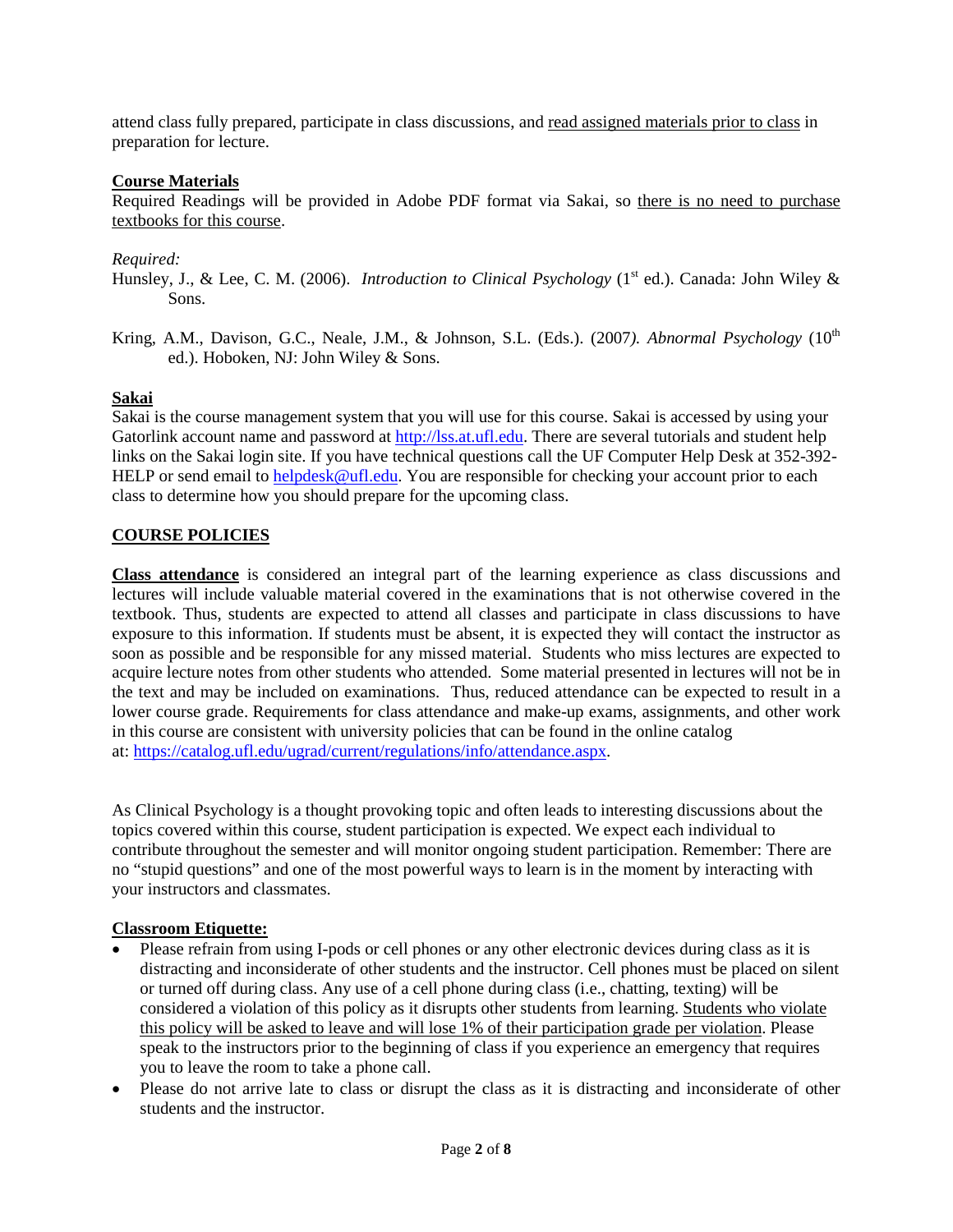• To the extent permitted by facility rules and restrictions, you may bring food and/or beverages to class as long as it does not interfere with your ability to work and/or participate in class and as long as it does not interfere with or your classmates' ability to work and participate in class. You will be expected to clean-up after yourself and dispose of all trash before leaving the classroom.

#### **Policy related to make-up work**

We expect you to attend and to be prepared to participate in all class sessions. Personal issues with respect to class attendance or fulfillment of course requirements will be handled on an individual basis. If you must miss an exam because of a foreseeable conflict (i.e., professional conference, athletic competition, religious observance, etc.) you are expected to notify us immediately to set-up alternative arrangements *prior* to the exam date. If a student is not in class for an exam due to an illness or medical emergency, they will be required to provide a statement from their healthcare provider documenting the illness or medical emergency. Requirements for class attendance and make-up exams, assignments, and other work in this course are consistent with university policies that can be found in the online catalog at: [https://catalog.ufl.edu/ugrad/current/regulations/info/attendance.aspx.](https://catalog.ufl.edu/ugrad/current/regulations/info/attendance.aspx)

#### **Reporting illnesses and family emergencies**

In the event you experience an unexpected illness, family, or otherwise personal emergency please notify us immediately to set-up alternative arrangements.

#### **Course Evaluation/Grading**

Information on current UF grading policies for assigning grade points can be found here: <https://catalog.ufl.edu/ugrad/current/regulations/info/grades.aspx>

*Procedures*: Students will be graded based on a grading scale as detailed below.

Exams: There will be three non-cumulative exams that will be comprised of a variety of multiple choice questions and short answer questions. Class attendance will be rewarded via the inclusion of in-class information in each exam. This information will not be covered in the textbook.

"Future Interaction Paper": Students will be required to write a paper that will examine the interaction between Clinical Psychology and their own planned profession. If a student has no specific planned profession, or cannot see any interaction between their planned profession and Clinical Psychology, then the student will be asked to write a future interaction paper based on the perspective of a health professional in one of the listed fields:

Physical Therapy Occupational Therapy Speech, Language, Hearing Nursing Medicine Social Work

Each paper will assume that people the student will interact with in their future professional careers (e.g. patients, other staff, etc) may be someone who should be referred to a Clinical Psychologist. Each paper will include the types of presenting symptoms of these persons that would lead to your deciding to make a professional referral. The student's paper will include the types of assessment techniques and/or instruments that they would expect a clinical psychologist to utilize with that type of patient(s) based on discussions in class **AND** on your individual research of the topic. In addition, the student will include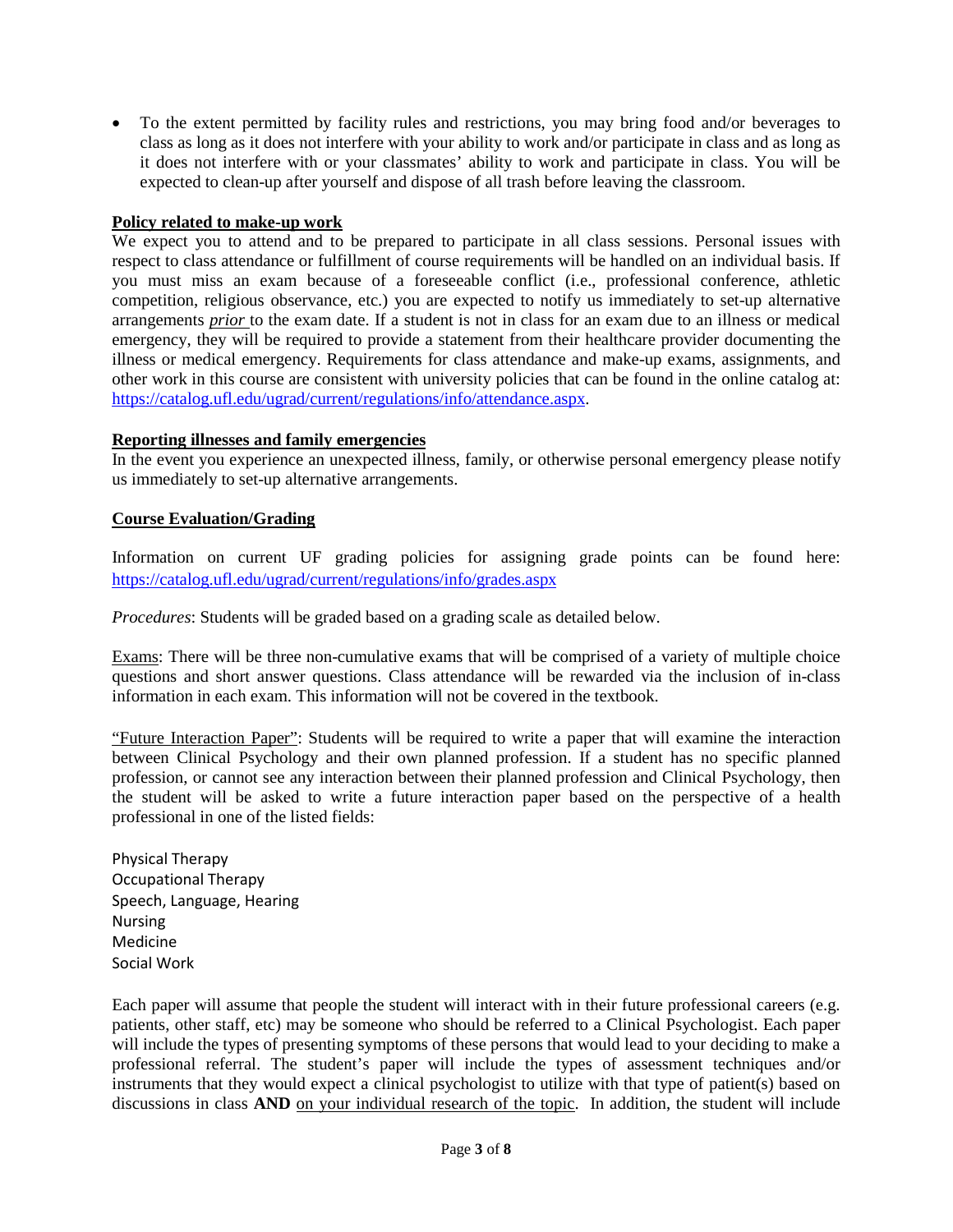the types of treatment techniques they would expect the Clinical Psychologist to use based on class discussion **AND** on your individual research of the topic. Each paper should include some discussion of the likely outcome based on empirical research of the diagnosis, assessment and treatments chosen. Papers are expected to have a **minimum** of **10** references from **peer-reviewed (refereed) journals**. (See Examples on last page)These references should be cited in the text of the paper and listed on a separate reference page. An outline is offered below:

*Presenting Issue:* What symptoms are present? Intensity and frequency of symptoms? How was it interfering with their life?

*Assessment:* What types of assessments would you expect to be administered? (i.e. interview, paper and pencil test(s)? Which ones? Expected results of the assessment?

*Diagnosis:* Given their presenting symptoms, intensity and frequency of the symptoms, degree of interference with their life, what diagnosis is most appropriate?

*Treatment:* What course of treatment(s) would probably be used? Medications? Evidence that this type of treatment works with this type of diagnosis?

*Prognosis and Future Recommendations:* What is the likelihood that this person will "succeed" posttreatment?

Papers should minimally be 3 pages (not including references), double spaced, with Times New Roman, 12 point font. Please turn in 1 paper copy of your paper in class and one electronic copy via Sakai. Additional details regarding the content and formatting guidelines of the paper will be provided in class. Late papers will be penalized one letter grade on the first day late, and will continue to drop one letter grade for each subsequent day on which they are not turned in.

| <b>Requirement</b>  | Due date                       | % of final grade |
|---------------------|--------------------------------|------------------|
| Exam $#1$           | September 23rd, 2013           | 20.00%           |
| Exam $#2$           | October 21st <sup>2</sup> 2013 | 20.00%           |
| Exam $#3$           | December 2nd, 2013             | 20.00%           |
| Paper               | November $18th$ , 2013         | 20.00%           |
| Class participation | ongoing                        | 20.00%           |

## **SCHEDULE**

*Class Participation:* There will be 5 class participation assignments throughout the course. They will not be announced prior to the start of class. They will occur after the mid-class break (approximately 90 minutes after the start of the class). Students who are present for the in-class assignment and turn it in with their name will receive full credit. The assignment topics and activities will vary. There will be no make-up of these assignments allowed whether the absence is excused or not. Students who are not present for the activity and experience a drop in their grade will have access to the Extra Credit assignments for "make-up" points.

*Online Course Evaluation:* Students are expected to provide feedback on the quality of instruction in this course based on 10 criteria. These evaluations are conducted online at [https://evaluations.ufl.edu.](https://evaluations.ufl.edu/)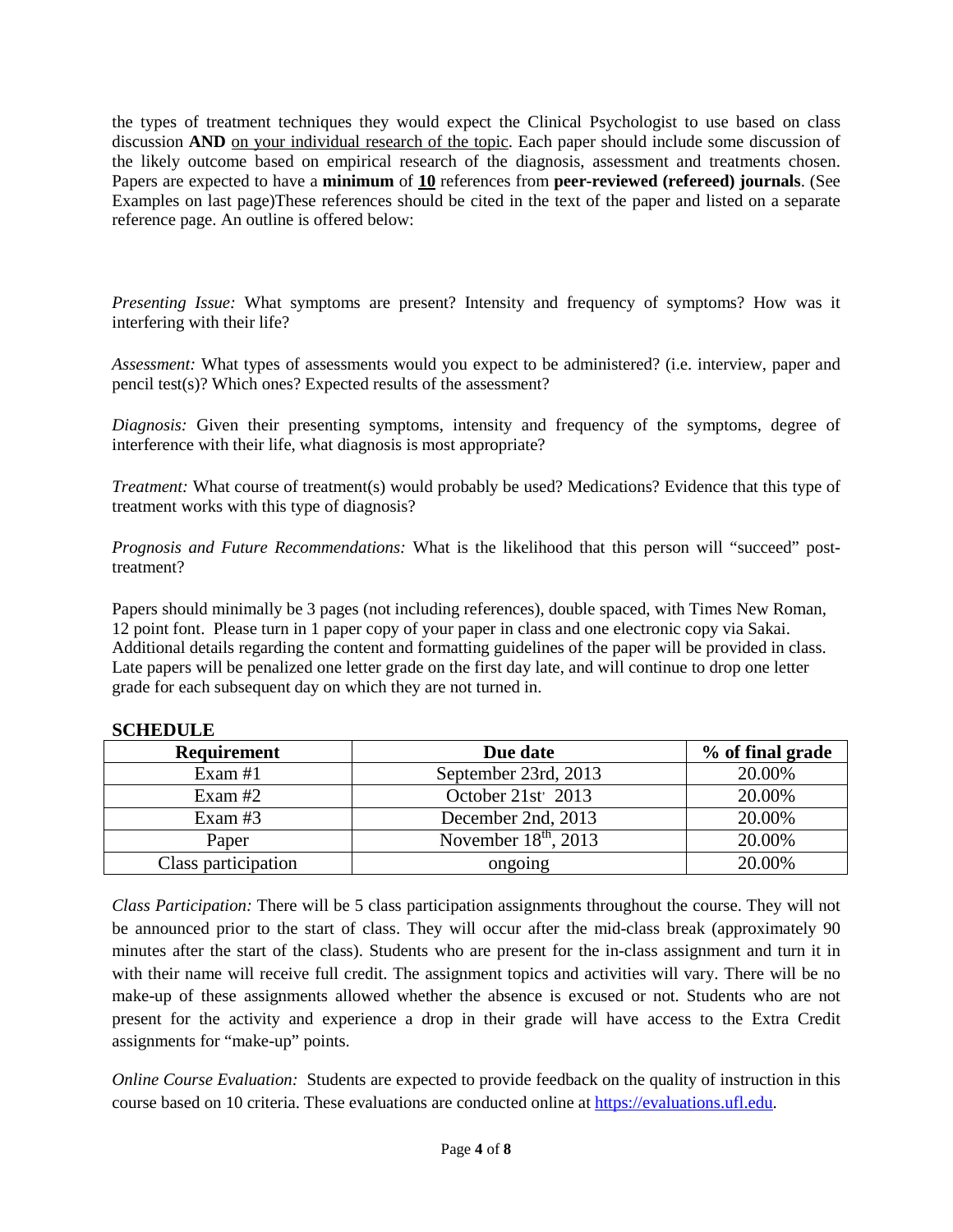Evaluations are typically open during the last two or three weeks of the semester, but students will be given specific times when they are open. Summary results of these assessments are available to students at: [https://evaluations.ufl.edu/results/.](https://evaluations.ufl.edu/results/)

# **Extra Credit**

You can attend up to three *instructor-selected* case-conferences relating to class material. Each case conference will last one hour and will be held on Fridays at 11:40a.m. A schedule of the topics corresponding to each case conference will be provided via Sakai. In order to receive full credit for this assignment you need to have documented attendance to the case conference via a sign-in sheet circulated at the conference **AND** write a brief summary *and* reaction paper (1 page typed, 12 pt. font, Times New Roman). The total extra-credit you could potentially earn will be worth up to 3.00% of your overall class grade, or 1% for each reaction paper and case conference-attendance. To receive credit, reactions papers (printed copies only) need to be submitted to the instructors the class period immediately following the case conference you attended.

# **Grading Scale**:

| Percentage<br>earned in<br>class | 93.00%-<br>100.00% | 90.00%-<br>92.99% | 87.00%-<br>89.99% | 83.00%-<br>86.99% | 80.00%-<br>82.99% | 77.00%-<br>79.99% | 73.00%-<br>76.99% | 70.00%-<br>72.99% | 67.00%-<br>69.99% | 63.00%-<br>66.99% | 60.00%-<br>62.99% | <b>Below</b><br>60.99% |
|----------------------------------|--------------------|-------------------|-------------------|-------------------|-------------------|-------------------|-------------------|-------------------|-------------------|-------------------|-------------------|------------------------|
| ∟etter<br>Grade<br>equivalent    |                    | A                 | $B+$              | Β                 | כ-                |                   |                   |                   | D+                |                   |                   |                        |

# **Final Grades**:

| Letter<br>Grade        | n        | н-                              | B+             | ш                | ם<br>D- | ⌒<br>v+           | ⌒<br>ີ | $\sim$    | D+         |     | ◡    | -                | WF   |      | <b>NG</b> | S-U  |
|------------------------|----------|---------------------------------|----------------|------------------|---------|-------------------|--------|-----------|------------|-----|------|------------------|------|------|-----------|------|
| Grade<br><b>Points</b> | .00<br>– | $\overline{\phantom{a}}$<br>3.O | $\sim$<br>ບ.ບບ | $\Omega$<br>3.UU | Z.O.    | $\cap$<br>ں ں ، ے | 2.00   | , –<br>.6 | ົດຕ<br>.აა | .00 | V.67 | $\Omega$<br>v.vu | 0.00 | 0.00 | 0.00      | 0.00 |

## **Academic Support**

If you feel that you need additional academic support in this class please contact us immediately. Please do not wait until it is too late to ask for assistance (i.e., day before the exam). Come and discuss issues with us during office hours or per appointment.

## **Standards of Academic honesty**

It is expected that you will abide by the University of Florida's honesty policy. *Academic Integrity –* Students are expected to act in accordance with the University of Florida policy on academic integrity, please carefully review the Student Conduct Code, the Student Handbook, or this website for more details: [www.dso.ufl.edu/judicial/procedures/academicguide.php.](http://www.dso.ufl.edu/judicial/procedures/academicguide.php) Cheating, lying, misrepresentation, or plagiarism in any form is unacceptable and inexcusable behavior.

> *We, the members of the University of Florida community, pledge to hold ourselves and our peers to the highest standards of honesty and integrity by abiding by the Honor Code. <http://www.dso.ufl.edu/sccr/process/student-conduct-honor-code/>*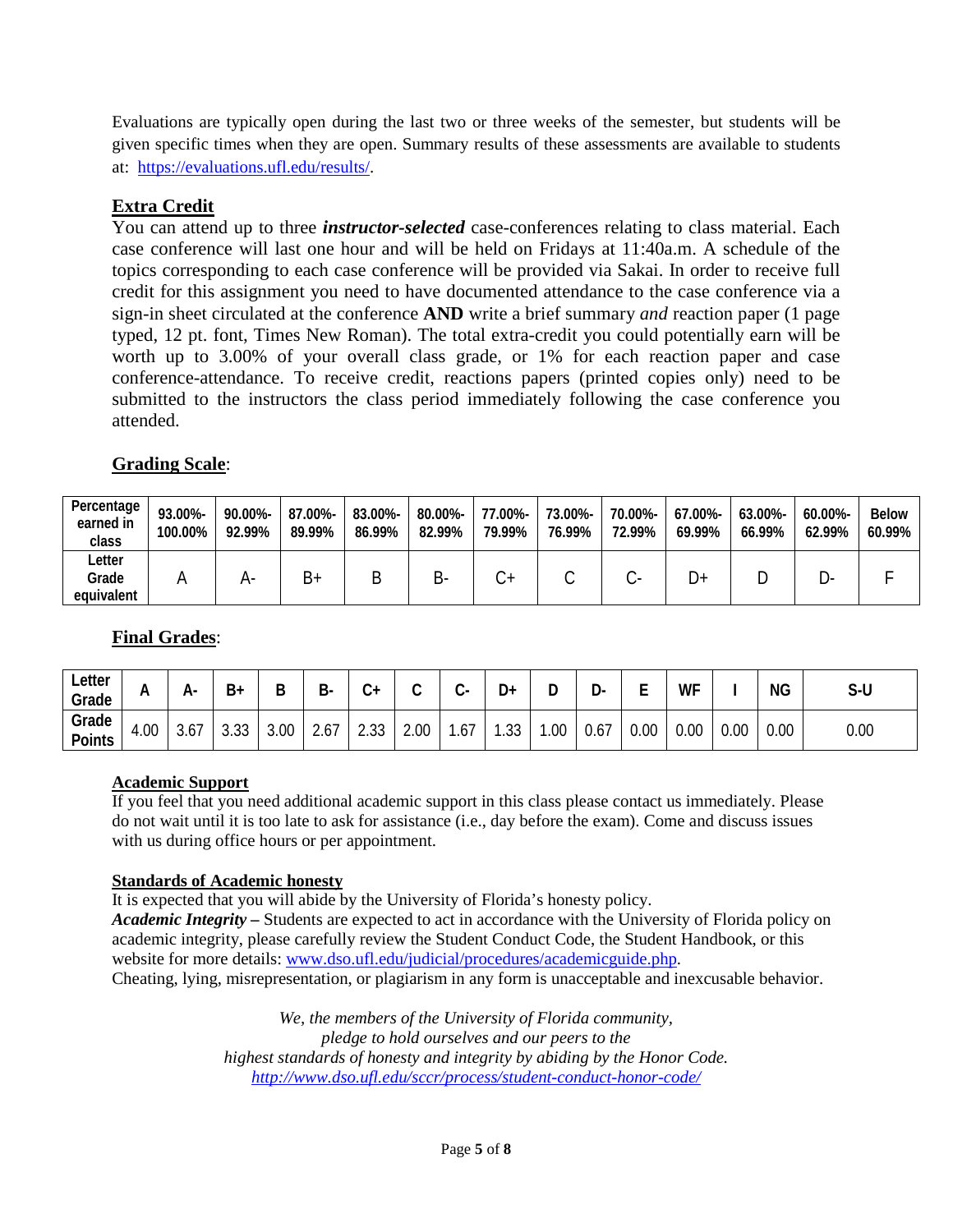## **Statement Related to Accommodations for Students with Disabilities**

If you require classroom accommodation because of a disability, you must first register with the Dean of Students Office (http://www.dso.ufl.edu/drc/). The Dean of Students Office will provide documentation to you, which you then give to the instructor when requesting accommodation. The College is committed to providing reasonable accommodations to assist students in their coursework.

#### **Counseling and Student Health**

Students may occasionally have personal issues that arise in the course of pursuing higher education or that may interfere with their academic performance. If you find yourself facing problems affecting your coursework, you are encouraged to talk with an instructor and to seek confidential assistance at the University of Florida Counseling Center, 352-392-1575, University Police Department (392-1111) or 9-1- 1 for emergencies. Visit the University Counseling Services web site for more information: [http://www.counsel.ufl.edu/c](http://www.counsel.ufl.edu/)wc/Default.aspx.

The Student Health Care Center at Shands is a satellite clinic of the main Student Health Care Center located on Fletcher Drive on campus. Student Health at Shands offers a variety of clinical services, including primary care, women's health care, immunizations, mental health care, and pharmacy services. The clinic is located on the second floor of the Dental Tower in the Health Science Center. For more information, contact the clinic at 392-0627 or check out the web site at: [www.health.ufl.edu/shcc](http://www.health.ufl.edu/shcc)

Crisis intervention is always available 24/7 from: Alachua County Crisis Center: (352) 264-6789.

BUT – *Do not wait until you reach a crisis to talk with a crisis counselor. They have helped many students through stressful situations impacting their academic performance. You are not alone so do not be afraid to ask for assistance*.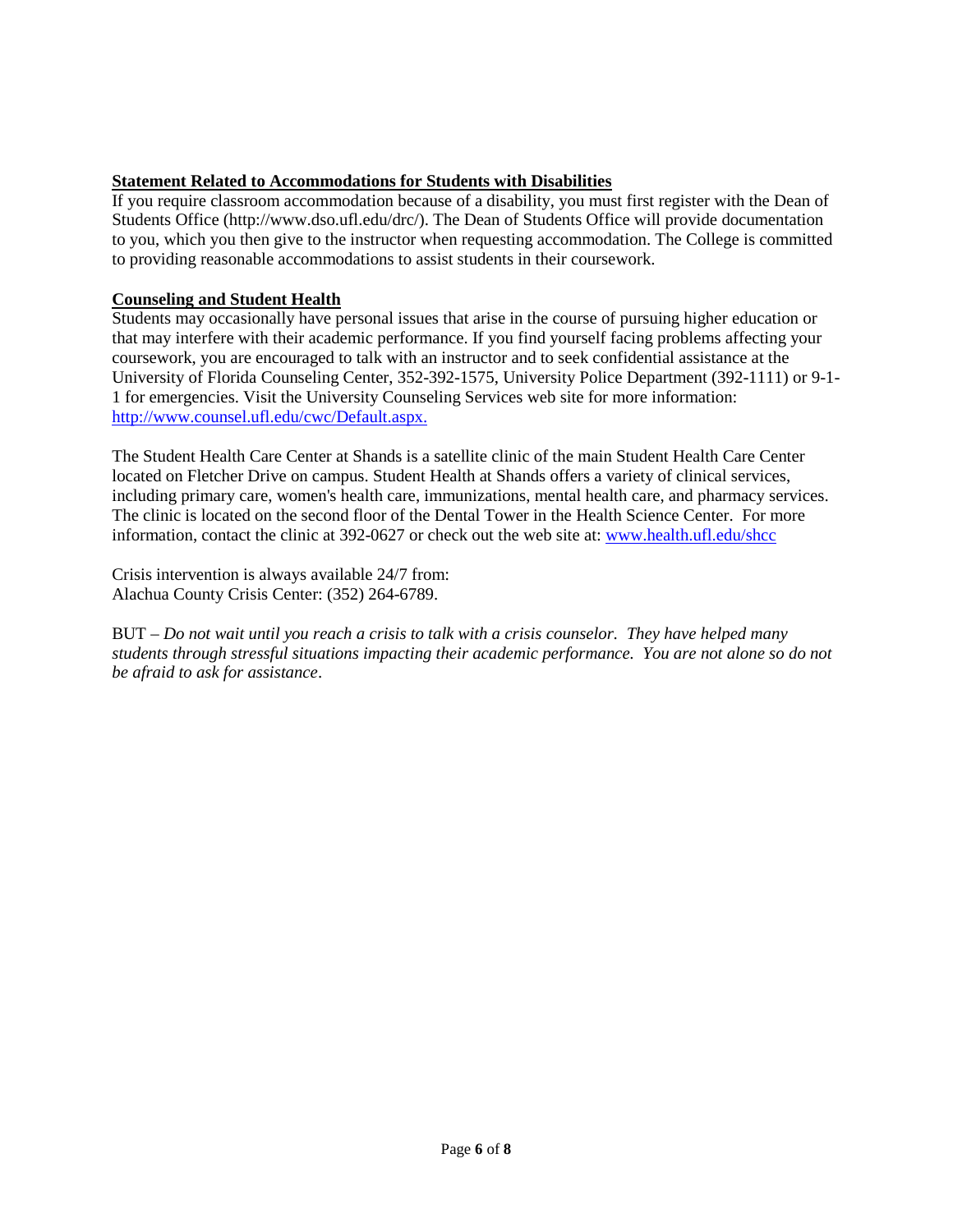# **Tentative Calendar of Topics and Readings**

| Week:    | Topic:                                                                                                                                     | <b>Required Assignments Due:</b>         | Instructor                                                                  |
|----------|--------------------------------------------------------------------------------------------------------------------------------------------|------------------------------------------|-----------------------------------------------------------------------------|
| Aug. 26  | Syllabus Overview<br>Introduction to Clinical Psychology                                                                                   | Syllabus<br>Kring Ch. 1<br>Hunsley Ch. 1 | Dr. Ashkanazi, Danielle, Sam                                                |
| Sept. 2  | NO CLASS-Labor Day                                                                                                                         | <b>MAFEE</b><br>重要者                      |                                                                             |
| Sept. 9  | Psychological Assessment                                                                                                                   | Hunsley Ch. 5-9                          | Danielle                                                                    |
| Sept. 16 | <b>Psychological Treatment</b>                                                                                                             | Hunsley Ch. 11-14                        | Sam                                                                         |
| Sept. 23 | <b>Research Methods</b><br>** EXAM 1 **                                                                                                    | Kring Ch. 4                              | Guest=Callie Beck Dunn & Dr.<br>Ashkanazi                                   |
| Sept. 30 | Psychopharmacology<br><b>Stress and Health</b>                                                                                             | Taking Sides PDFs (2)<br>Kring Ch. 7     | Dr. Ashkanazi & Sam                                                         |
| Oct. 7   | <b>Mood Disorders</b><br>Guests: Psychosomatic Dissociative Disorders                                                                      | Kring Ch. 8                              | Guest Speakers: Dr. Rozensky<br>& Jason Gravano                             |
| Oct. 14  | <b>Anxiety Disorders</b>                                                                                                                   | Kring Ch. 5                              | Guest Speaker: Chris Sege,<br>M.S.& Kristen Sanderson<br>Springer, M.S.     |
| Oct. 21  | <b>Sexual Disorders</b><br>** EXAM 2 **                                                                                                    | Kring Ch. 13                             | Guest Speaker: Bridget<br>Armstrong, M.S. & Dr.<br>Ashkanazi                |
| Oct. 28  | <b>Personality Disorders</b><br>Guest: Psychopathy<br>PAPER TOPICS DUE AT BEGINNING OF<br>CLASS**                                          | Kring Ch. 12                             | Guest Speaker: Josh Behl &<br>Danielle                                      |
| Nov. 4   | <b>Childhood Disorders</b><br>Child/Pediatric Psychology                                                                                   | Kring Ch. 14                             | Guest Speaker: Dr. Radonovich<br>Guest: Bridget Armstrong, Julia<br>Carmody |
| Nov. 11  | NO CLASS- Veteran's Day                                                                                                                    |                                          |                                                                             |
| Nov. 18  | Subspecialties in clinical psychology:<br>Geropsychology<br>Health Psychology<br>** PAPERS DUE AT BEGINNING OF CLASS **                    | <b>TBA</b>                               | Alicia Roth, M.S. & Karlyn<br>Vatthauer, M.S.& Laura Telepak,<br><b>MS</b>  |
| Nov. 25  | Subspecialties in clinical psychology:<br>Neuropsychology/Brain Injury/Forensic<br>Psychology<br>Psychologists in Multi-Disciplinary teams | Hunsley Ch. 15                           | Guest Speakers: Dr. Tom<br>Kerkhoff and Dr. Jason<br>Demery                 |
| Dec. 2   | ** EXAM 3 **                                                                                                                               |                                          | Dr. Ashkanazi, Sam and<br>Danielle                                          |